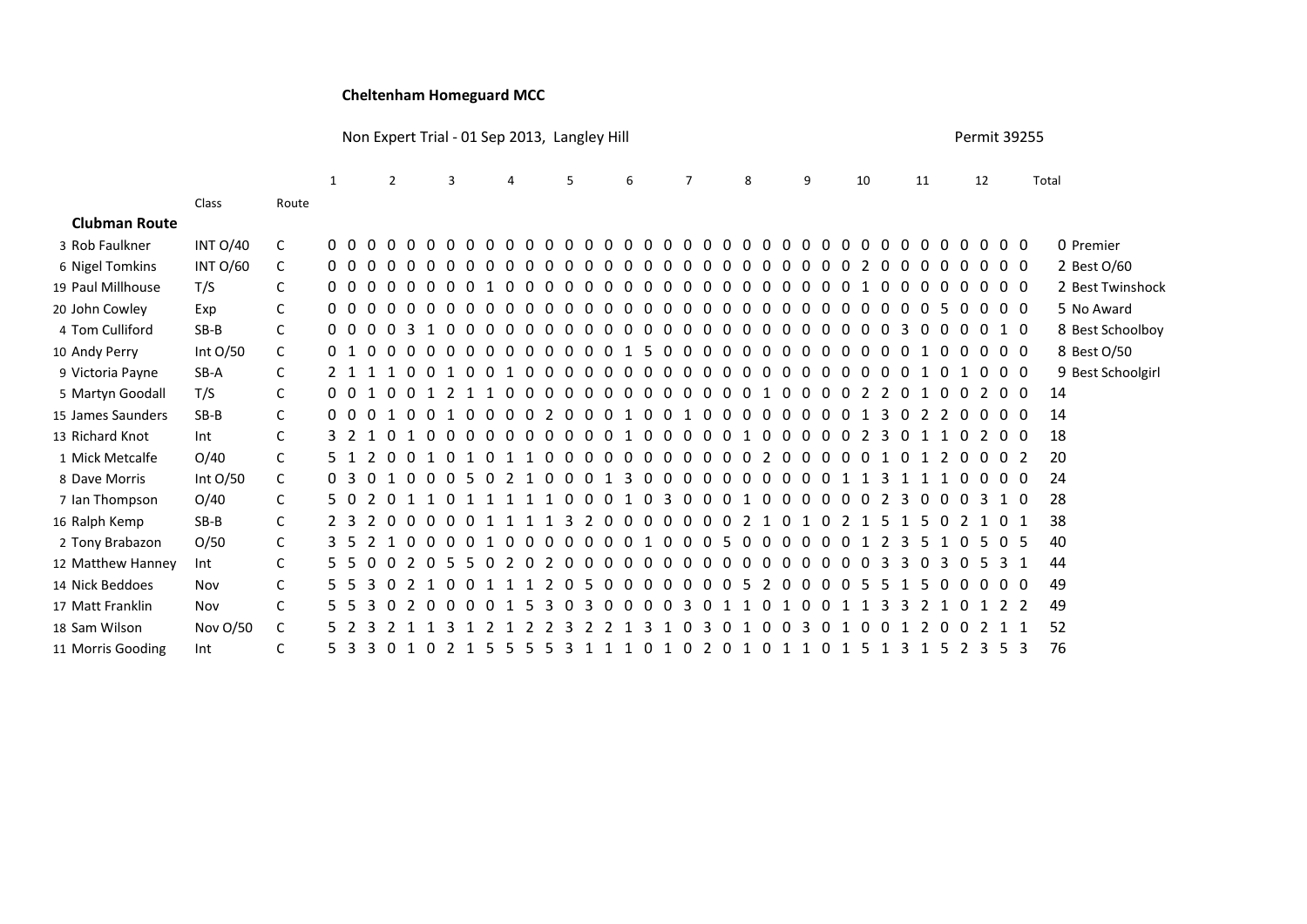## **Fifty / Fifty Route**

| 40 Anthony Knott  | Nov O/50 | FF  |  |  |  |  |  |  |  |  |                                         |  |  |  |  |     |  |  |  |  |    | 3 Best 50/50      |
|-------------------|----------|-----|--|--|--|--|--|--|--|--|-----------------------------------------|--|--|--|--|-----|--|--|--|--|----|-------------------|
| 39 Dai Clothier   | Nov O/60 | FF. |  |  |  |  |  |  |  |  |                                         |  |  |  |  |     |  |  |  |  |    | 6 Best 0/60       |
| 42 Bill Andrews   | Nov O/60 | FF. |  |  |  |  |  |  |  |  |                                         |  |  |  |  |     |  |  |  |  |    | - 8               |
| 37 Tony Field     | Nov O/60 | FF  |  |  |  |  |  |  |  |  | 000000000111053000000001010000000000013 |  |  |  |  |     |  |  |  |  |    |                   |
| 38 Keith Wells    | TS.      | FF. |  |  |  |  |  |  |  |  |                                         |  |  |  |  |     |  |  |  |  |    | 13 Best Twinshock |
| 35 Robin Isaac    | Nov O/40 | FF. |  |  |  |  |  |  |  |  |                                         |  |  |  |  |     |  |  |  |  |    | -46               |
| 41 Stephen Hancox | P65      | FF. |  |  |  |  |  |  |  |  |                                         |  |  |  |  | - 0 |  |  |  |  | MS |                   |

## **Sportsman Route**

| 54 Tony Sullivan         | P65    |    |     |                        |      |                          |          |           | 0 0 0 0 0 0 0 0 0 0 0 0       |                |          |          |                |          |     | 00000000000    |           |     |                |                |              | $0\,0\,0$      |          |          | 0 <sub>0</sub> |                | - റ               |     |                |                | $0\;0\;0\;0$ | $0\,0\,0$       |  |           | $O$ Best P65= |
|--------------------------|--------|----|-----|------------------------|------|--------------------------|----------|-----------|-------------------------------|----------------|----------|----------|----------------|----------|-----|----------------|-----------|-----|----------------|----------------|--------------|----------------|----------|----------|----------------|----------------|-------------------|-----|----------------|----------------|--------------|-----------------|--|-----------|---------------|
| 61 John Jacka            | P65    | S. |     |                        |      | 0000000                  |          | $0\,0\,0$ |                               | $\overline{0}$ | $\Omega$ | $\Omega$ | $\overline{0}$ |          |     | 000000         |           |     | 0 <sub>0</sub> |                | $\mathbf{0}$ | 0 <sub>0</sub> |          | - 0      | $\Omega$       | $\overline{0}$ | $\Omega$          |     | 0 <sub>0</sub> | $\Omega$       | റ            | $0\quad0\quad0$ |  |           | $O$ Best P65= |
| 52 Terry Cole            | O/60   | S. |     |                        |      | 0001000                  |          |           | 00000                         |                |          |          |                |          |     | 00000000000    |           |     |                |                |              | $0\,0\,0$      |          |          | $0\quad 0$     |                | $\cdot$ 0 $\cdot$ |     |                |                | $0\,0\,0\,0$ | 000             |  |           | 1 Best O/60   |
| 53 Ray Dyer              | O/40   | S. |     | $0\quad 0\quad 0\quad$ |      | $0\,0\,0\,0$             |          |           | 0 0 1 1                       |                | - 0      | $\Omega$ |                |          |     | 00000000       |           |     |                | 10             |              | $\overline{1}$ | - റ      | $\Omega$ | $\Omega$       | $\overline{0}$ | $\Omega$          |     | 0 <sub>0</sub> | റ              | - റ          | $0\quad0\quad0$ |  |           | 4 Best 0/40   |
| 60 Will Culliford        | $SB-B$ | S. |     |                        |      | 0000000                  |          |           | 00001                         |                |          |          |                |          |     | 00000000050000 |           |     |                |                |              |                |          |          | $\Omega$       | -3             | - 0               |     |                |                | 0010         | 000             |  |           | 10 Best SB    |
| 64 Bradley Taylor        | Nov    | S. |     | $0\quad 0\quad 0\quad$ |      | $0\quad 0\quad 3\quad 0$ |          |           | $0\quad 0\quad 0\quad 0$      |                | $\Omega$ | $\Omega$ |                |          |     | 0010000011     |           |     |                |                |              | $-0$           | $\Omega$ | 0        | $\Omega$       | - 0            | -0                |     | 0 <sub>2</sub> | $\overline{2}$ | റ            | 000             |  |           | 10 Best Nov   |
| 58 Ken Wallington        | P65    | S. |     |                        |      | 0005000                  |          | 001       |                               | റ റ            |          | റ        | - റ            |          |     | 0001           |           |     | 0000           |                | 0            | 00             |          | - റ      | 0 O            |                | -3                |     | <u>ດ ດ</u>     |                | . വ          | 000             |  |           | 11            |
| 57 Adam Coopey           | Nov    | S. |     |                        |      | 0000000                  |          |           | 0 0 3 0 3 0 0 0 0 0 0 1 0 0 0 |                |          |          |                |          |     |                |           |     |                |                |              | $0\,0\,0$      |          | - 0      | 0 <sub>0</sub> |                | $\Omega$          |     |                |                | 0050         | 000             |  |           | 12            |
| 55 Roger Wakelin         | O/60   | S. |     |                        |      | 0000000                  |          |           | 0 0 1 5 2                     |                |          |          |                |          |     | 0002000001000  |           |     |                |                |              |                |          | - റ      | 00             |                | -3                | 0 1 |                | റ              | _റ           | 000             |  |           | 15            |
| 62 Izzy Saunders         | SB-A   | S. |     |                        |      | 0002050                  |          |           | 00002                         |                |          |          |                |          |     | 0000100000110  |           |     |                |                |              |                |          | - 0      | 00             |                |                   |     | 01011          |                |              | 000             |  |           | 15            |
| 59 Andrew Greenwood O/50 |        | S. | 0 1 |                        |      |                          |          | 0 O       | $\overline{1}$                | 02             |          | $\Omega$ | - റ            | $\Omega$ | 0 1 |                |           |     | 00000100       |                |              |                |          | - 0      | $\Omega$       | 5 O            |                   | 1 2 |                | റ              |              | 000             |  |           | 17            |
| 50 Graham Stagg          | O/60   | S. |     |                        | 0005 | 550                      |          |           | 10001                         |                |          |          |                |          |     | 0010000000000  |           |     |                |                |              |                |          | - 0      | 0 <sub>1</sub> |                | - റ               |     | 0 O            |                | 01           | 000             |  |           | 20            |
| 63 Heath Copas           | Nov    | S. | 0 O |                        |      |                          | $\Omega$ | $\Omega$  |                               |                |          |          | $\Omega$       | n        | 3.  | 3              | $\cdot$ 0 | 0 O | $\Omega$       | $\overline{2}$ | $\mathbf{R}$ | $\Omega$       | $\Omega$ | $\Omega$ | $\Omega$       | 3              |                   |     |                |                |              |                 |  |           | 33            |
| 51 Georgina Isaac        | Lady   | S. | 5.  |                        | 5    |                          | 5        |           |                               |                |          |          |                |          |     |                |           |     |                | 0              |              |                |          |          |                |                |                   |     |                |                |              |                 |  | MS.       |               |
| 56 David Brown           | O/60   |    |     |                        |      |                          |          |           |                               |                |          |          |                |          |     |                |           |     |                |                |              |                |          |          |                |                |                   |     |                |                |              |                 |  | <b>NS</b> |               |